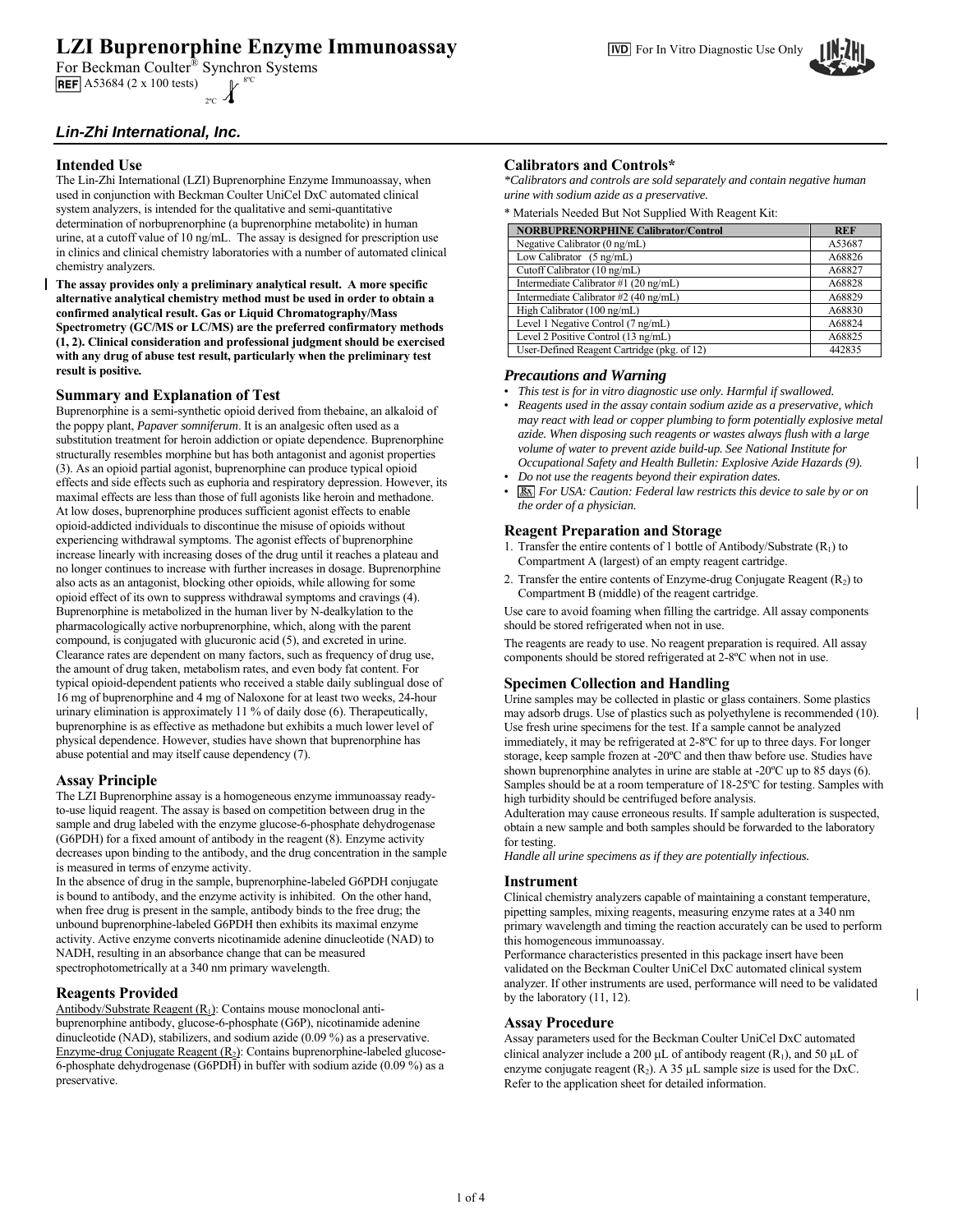# **Calibration\***

(\*Calibrators and Controls are sold separately) Recalibration should be performed after reagent bottle change or calibrator/reagent lot change. Two levels of controls are also available for monitoring of calibration: Level 1 Negative Control (7 ng/mL) and Level 2 Positive Control (13 ng/mL).

For qualitative calibration, use negative, cutoff, and high calibrators on the DxC. For semi-quantitative analysis, use all six calibrators consisting of negative, low, cutoff, intermediate I, intermediate II, and the high calibrators (0 ng/mL, 5 ng/mL, 10 ng/mL, 20 ng/mL, 40 ng/mL, and 100 ng/mL) on the DxC.

# **Quality Control**

Good laboratory practices recommend the use of at least two levels of control specimens (one positive and one negative control near the cutoff) to ensure proper assay performance. Controls should be run with each new calibration and after specific maintenance or troubleshooting procedures as detailed in the instrument system manual. Each laboratory should establish its own control frequency. If any trends or sudden change in control value are observed, review all operating parameters, or contact LZI technical support for further assistance. Laboratories should comply with all federal, state, and local laws, as well as all guidelines and regulations.

**On-board Stability:** In qualitative and semi-quantitative mode, the stability of reagents on board the analyzer (at 2-8ºC) is 24 hours. It is recommended that the reagent be removed from the instrument, capped, and stored at 2-8ºC when not in use.

**Calibration Stability:** The stability of the calibration is 24 hours in both qualitative and semi-quantitative mode.

## **Results**

**Note:** A positive test result does not necessarily mean a person took illegal drugs and a negative test result does not necessarily mean a person did not take illegal drugs. There are a number of factors that influence the reliability of drug tests.

**Qualitative:** The cutoff calibrator which contains 10 ng/mL of norbuprenorphine is used as a reference for distinguishing positive from negative samples. A sample with a change in absorbance  $(\Delta m A/min)$  equal to or greater than that obtained with the cutoff calibrator is considered positive. A sample with a change in absorbance ( $\Delta$ mA/min) lower than that obtained with the cutoff calibrator is considered negative.

**Semi-Quantitative**: The semi-quantitative mode is for purposes of (1) enabling laboratories to determine an appropriate dilution of the specimen for

confirmation by a confirmatory method such as GC/MS or (2) permitting laboratories to establish quality control procedures.

When an approximation of concentration is required, a calibration curve can be established with six calibrators. The concentration of norbuprenorphine in the sample may then be estimated from the calibration curve.

## **Limitations**

- *1. A positive result from the assay indicates only the presence of buprenorphine and/or norbuprenorphine. The test is not intended for quantifying this single analyte in samples.*
- *2. A positive result does not necessarily indicate drug abuse.*
- *3. A negative result does not necessarily mean a person did not take buprenorphine and/or norbuprenorphine.*
- *4. There is a possibility that other substances and/or factors not listed above may interfere with the test and cause incorrect results (e.g., technical or procedural error, fluid intake, endogenous or exogenous interferents).*
- *5. Positive results should be confirmed by other affirmative, analytical*
- *chemistry methods (e.g., chromatography), preferably GC/MS or LC/MS. 6. The test is designed for use with human urine only.*
- *7. The test is not for therapeutic drug monitoring.*
- *8. There is a possibility that metabolites of other opiate drugs may interfere with the test.*

# **Typical Performance Characteristics**

**Precision:** Precision studies were conducted on a DxC600 analyzer. Typical results are as follows:

# **Semi-quantitative analysis:**

**DxC600 Analyzer:** Results in concentration, ng/mL

|                      | Within Run $(n=21)$ |     |         | Run-to-Run $(n=20)$ |           |         |
|----------------------|---------------------|-----|---------|---------------------|-----------|---------|
|                      |                     |     |         | (taken in 2 weeks)  |           |         |
|                      | Mean                | SD. | $\%CV$  | Mean                | <b>SD</b> | $\%CV$  |
| $0 \text{ ng/mL}$    | 0.0                 | 0.0 | $0.0\%$ | 0.2                 | 0.4       | 200.0%  |
| $2.5$ ng/mL          | 3.2                 | 0.5 | 15.6%   | 3.2                 | 0.3       | $9.4\%$ |
| $5.0 \text{ ng/mL}$  | 6.1                 | 0.3 | 4.9%    | 6.0                 | 0.3       | 5.0%    |
| $7.5$ ng/mL          | 7.9                 | 0.2 | $2.5\%$ | 7.7                 | 0.3       | $3.9\%$ |
| $10.0$ ng/mL         | 10.4                | 0.4 | 3.8%    | 10.0                | 0.3       | $3.0\%$ |
| $12.5 \text{ ng/mL}$ | 12.6                | 0.4 | $3.2\%$ | 12.1                | 0.3       | $2.5\%$ |
| $15.0$ ng/mL         | 14.9                | 0.4 | $2.7\%$ | 14.6                | 0.4       | $2.7\%$ |
| $17.5$ ng/mL         | 17.6                | 0.5 | 2.8%    | 17.3                | 0.5       | 2.9%    |
| $20.0$ ng/mL         | 20.2                | 0.5 | $2.5\%$ | 20.0                | 0.4       | $2.0\%$ |

#### **Qualitative analysis:**

**DxC600 Analyzer**: Results in absorbance, mA/min

|                      | Within Run $(n=21)$ |                |         | Run-to-Run $(n=20)$ |                    |         |
|----------------------|---------------------|----------------|---------|---------------------|--------------------|---------|
|                      |                     |                |         |                     | (taken in 2 weeks) |         |
|                      | Mean                | <b>SD</b>      | $\%CV$  | Mean                | SD.                | $\%CV$  |
| $0 \text{ ng/mL}$    | 378.7               | 2.4            | $0.6\%$ | 384.9               | 3.3                | $0.9\%$ |
| $2.5$ ng/mL          | 395.1               | 2.9            | $0.7\%$ | 397.6               | 2.5                | $0.6\%$ |
| $5.0$ ng/mL          | 414.6               | 2.4<br>$0.6\%$ |         | 415.4               | 2.4                | $0.6\%$ |
| $7.5 \text{ ng/mL}$  | 428.4               | $0.4\%$<br>1.6 |         | 428.5               | 2.4                | $0.6\%$ |
| $10.0$ ng/mL         | 449.1               | 3.6            | $0.8\%$ | 446.6               | 2.0                | $0.4\%$ |
| $12.5 \text{ ng/mL}$ | 467.5               | 3.4            | $0.7\%$ | 463.6               | 1.5                | $0.3\%$ |
| $15.0$ ng/mL         | 484.9               | 2.6            | $0.5\%$ | 481.4               | 2.4                | $0.5\%$ |
| $17.5$ ng/mL         | 503.3               | 3.2            | $0.6\%$ | 499.9               | 2.2                | $0.4\%$ |
| $20.0 \text{ ng/mL}$ | 518.7               | 2.9            | $0.6\%$ | 515.6               | 2.2                | $0.4\%$ |

## **Additional Qualitative analysis:**

The following tables summarize the interpretation of the absorbance (mA/min) as being positive or negative results:

| DxC600 Analyzer      |                         | <b>Within Run</b>      |                    | <b>Run to Run</b>      |                    |
|----------------------|-------------------------|------------------------|--------------------|------------------------|--------------------|
| Sample<br>ng/mL      | $%$ of<br><b>Cutoff</b> | # of<br><b>Samples</b> | <b>Result</b>      | # of<br><b>Samples</b> | <b>Result</b>      |
| $0 \text{ ng/mL}$    | $-100\%$                | 21                     | $21$ Neg           | 20                     | $20$ Neg           |
| $2.5$ ng/mL          | $-75%$                  | 21                     | $21$ Neg           | 20                     | 20 Neg             |
| $5.0$ ng/mL          | $-50%$                  | 21                     | $21$ Neg           | 20                     | $20$ Neg           |
| $7.5$ ng/mL          | $-25%$                  | 21                     | $21$ Neg           | 20                     | 20 Neg             |
| $10.0$ ng/mL         | 100 %                   | 21                     | $3$ Neg/<br>18 Pos | 20                     | $7$ Neg/<br>13 Pos |
| $12.5 \text{ ng/mL}$ | $+25%$                  | 21                     | 21 Pos             | 20                     | 20 Pos             |
| $15.0$ ng/mL         | $+50%$                  | 21                     | 21 Pos             | 20                     | 20 Pos             |
| $17.5$ ng/mL         | $+175%$                 | 21                     | 21 Pos             | 20                     | 20 Pos             |
| $20.0$ ng/mL         | $+200%$                 | 21                     | 21 Pos             | 20                     | 20 Pos             |

**Limit of Detection:** The lowest concentration that can be differentiated from the negative urine with 95 % confidence is determined as 3 ng/mL.

**Accuracy:** Eight-two (82) clinical urine specimens were collected and tested with LZI Buprenorphine Enzyme Immunoassay and confirmed with GC/MS on the DxC600. All specimens having a norbuprenorphine concentration greater than or equal to 10 ng/mL were defined as positive, while samples with concentration of 9.9 ng/mL or lower were defined as negative. The correlation results are summarized as follows: (near cutoff samples are defined as  $\pm$  50 % of the cutoff value of 10 ng/mL)

## **DxC600**

|     | Neg | $< 50\%$<br>of the<br>cutoff | <b>Near</b><br>Cutoff<br>Neg | <b>Near</b><br>Cutoff<br>Pos | High<br>Pos | $\frac{0}{0}$<br>Agreement |
|-----|-----|------------------------------|------------------------------|------------------------------|-------------|----------------------------|
| Pos |     |                              | 1*                           |                              | 32          | 97.4%                      |
| Neg | 10  | 18                           |                              | $7**$                        |             | 95.3%                      |

The following table summarizes the result for the three discordant samples:

| Cutoff             | <b>EIA Assay</b> | <b>Sample Composition:</b> |                     |
|--------------------|------------------|----------------------------|---------------------|
| Value              | <b>Result:</b>   | <b>NBUP (GC/MS)</b>        | <b>BUP (GC/MS)</b>  |
| $10 \text{ ng/mL}$ | Positive*        | $8.5$ ng/mL                | $3.2 \text{ ng/mL}$ |
| $10 \text{ ng/mL}$ | Negative**       | $10.2 \text{ ng/mL}$       | $0.0 \text{ ng/mL}$ |
| $10 \text{ ng/mL}$ | Negative**       | $10.7 \text{ ng/mL}$       | $0.0$ ng/mL         |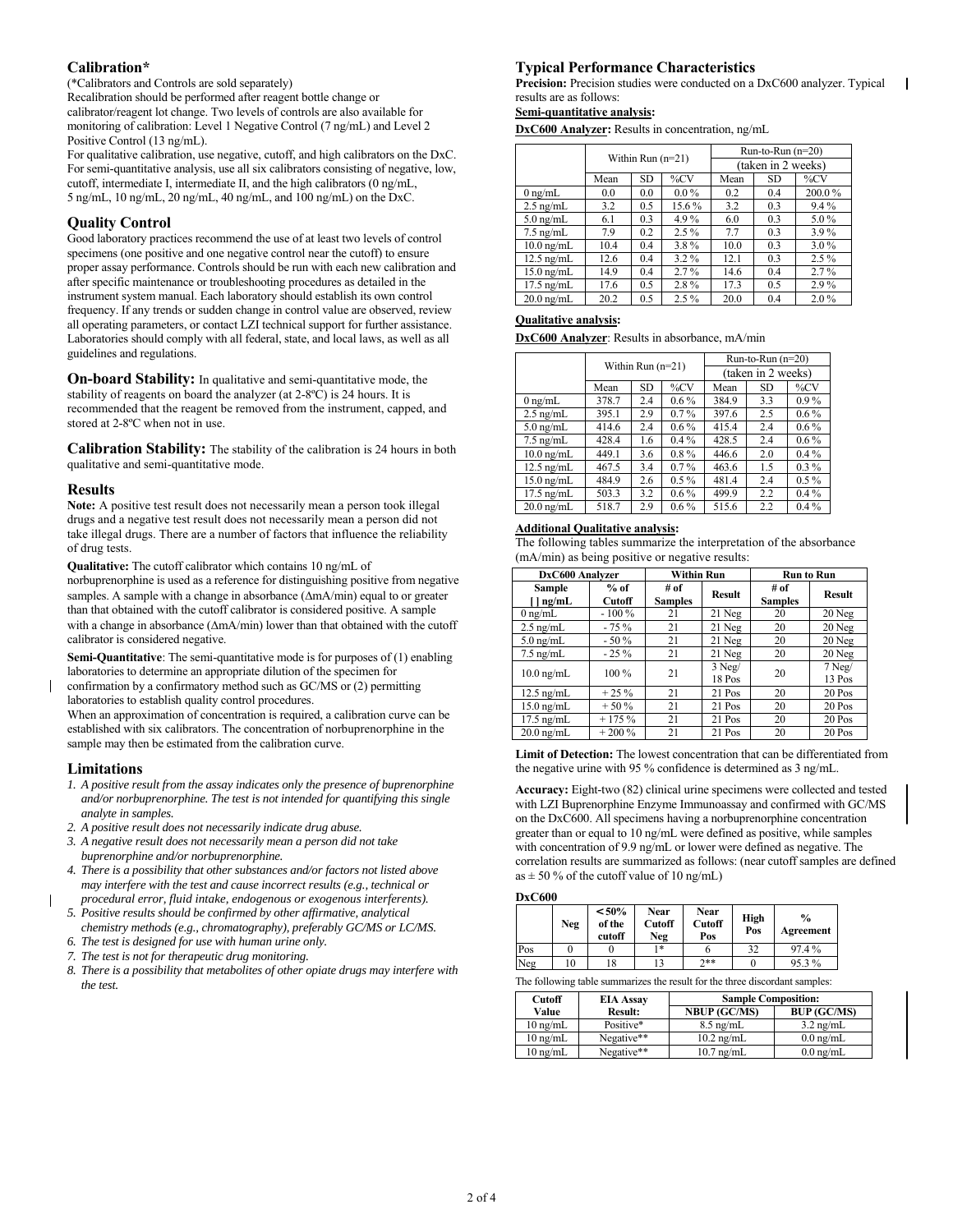**Linearity:** A linearity study was performed by serially diluting a spiked urine pool containing 100 ng/mL of norbuprenorphine in 10 % increments. Each sample was run in 10 replicates and the average was used to determine the functional linearity range of the assay. When comparing the result (y) and target (x) value, using the least squares regression technique, the regression equation and correlation are as follow:

DxC600:  $v = 1.0936x - 0.2831$ ,  $r^2 = 0.9941$ 

|                          | <b>DxC600</b>              |                                  |  |
|--------------------------|----------------------------|----------------------------------|--|
| <b>Target</b><br>(ng/mL) | <b>Observed</b><br>(ng/mL) | $\frac{0}{0}$<br><b>Recovery</b> |  |
| 5                        | 5.5                        | 109.2%                           |  |
| 10                       | 10.2                       | 102.0%                           |  |
| 20                       | 19.9                       | 99.6%                            |  |
| 30                       | 31.3                       | 104.3%                           |  |
| 40                       | 46.6                       | 116.5%                           |  |
| 50                       | 56.1                       | 112.2%                           |  |
| 60                       | 66.5                       | 110.9%                           |  |
| 70                       | 73.3                       | 104.7%                           |  |
| 80                       | $\ast$                     | $\ast$                           |  |
| 90                       | $\ast$                     | $\ast$                           |  |

*\* Out of linearity range.*

**Specificity:** Various potentially interfering substances were tested for crossreactivity with the assay. Test compounds were spiked into the drug-free urine to various concentrations and evaluated with the assay's calibrated dose response curve. The following table summarizes the approximate quantity of each compound that is equivalent in assay reactivity to the 10 ng/mL norbuprenorphine cutoff: (result listed in ng/mL)

#### **Buprenorphine Compounds:**

| Compound                         | <b>Quantity equivalent to</b><br>$10$ ng/mL | Approx. % Cross-<br>reactivity |
|----------------------------------|---------------------------------------------|--------------------------------|
| Buprenorphine                    | 10.6                                        | 94.3%                          |
| Buprenorphine-<br>Glucuronide    | 33,333                                      | $0.03\%$                       |
| Norbuprenorphine-<br>Glucuronide | 1.036                                       | $0.97\%$                       |

#### **Structurally Related Opiate Compounds:**

| Compound             | <b>Quantity equivalent to</b><br>$10$ ng/mL | Approx. % Cross-<br>reactivity |
|----------------------|---------------------------------------------|--------------------------------|
| 6-acetylcodeine      | 5,000,000                                   | $0.0002\%$                     |
| Codeine              | >100,000                                    | $0\%$                          |
| Dextromethorphan     | >100,000                                    | $0\%$                          |
| Dihydrocodeine       | >100,000                                    | $0\%$                          |
| Heroin               | 625,000                                     | 0.0016%                        |
| Hydrocodone          | >100,000                                    | $0\%$                          |
| Hydromorphone        | >100,000                                    | $0\%$                          |
| 6-Monoacetylmorphine | >100,000                                    | $0\%$                          |
| Morphine             | >100,000                                    | $0\%$                          |
| M3G                  | >100,000                                    | $0\%$                          |
| M <sub>6</sub> G     | >100,000                                    | $0\%$                          |
| Nalorphine           | >100,000                                    | $0\%$                          |
| Naloxone             | 1,052,631                                   | 0.00095 %                      |
| Naltrexone           | >100,000                                    | $0\%$                          |
| Norcodeine           | >100,000                                    | $0\%$                          |
| Noroxycodone HCl     | >100,000                                    | $0\%$                          |
| Noroxymorphone HCl   | >100,000                                    | $0\%$                          |
| Oxycodone            | >100,000                                    | $0\%$                          |
| Oxymorphone          | >100,000                                    | $0\%$                          |

### **Structurally Unrelated Pharmacological Compounds:**

| Compound        | <b>Quantity equivalent to</b><br>$10 \text{ ng/mL}$ | Approx. % Cross-<br>reactivity |
|-----------------|-----------------------------------------------------|--------------------------------|
| alpha-methadol  | >100,000                                            | $0\%$                          |
| Citalopram      | >100,000                                            | $0\%$                          |
| <b>EDDP</b>     | >100,000                                            | $0\%$                          |
| <b>EMDP</b>     | >100,000                                            | $0\%$                          |
| Fluoxetine      | >100,000                                            | $0\%$                          |
| Gabapentin      | >100,000                                            | $0\%$                          |
| Imipramine      | >100,000                                            | $0\%$                          |
| LAAM            | >100,000                                            | $0\%$                          |
| Levorphanol     | 108,108                                             | 0.00925%                       |
| Meperidine      | >100,000                                            | $0\%$                          |
| Methadone       | >100,000                                            | $0\%$                          |
| Norpropoxyphene | >100,000                                            | $0\%$                          |
| Paroxetine      | >100,000                                            | $0\%$                          |
| Sertraline      | >100,000                                            | $0\%$                          |

*It is possible that other substances and/or factors not listed above may interfere with the test and cause false results, e.g., technical or procedure errors.* 

#### **Interference: Endogenous Substances**

The following substances were tested for interference with the LZI Buprenorphine Assay and found to have no observed significant interference.

| <b>Substance</b> | Final<br>mg/dL | Spiked sample<br>containing<br>$0$ ng/mL of<br>norbuprenorphine |        | <b>Spiked sample</b><br>containing<br>13 ng/mL of<br>norbuprenorphine |               |
|------------------|----------------|-----------------------------------------------------------------|--------|-----------------------------------------------------------------------|---------------|
|                  |                | ng/mL                                                           | Result | ng/mL                                                                 | <b>Result</b> |
| Acetone          | 1000           | 0.0                                                             | Neg    | 11.7                                                                  | Pos           |
| Ascorbic<br>Acid | 400            | 0.0                                                             | Neg    | 11.6                                                                  | Pos           |
| Creatinine       | 500            | 0.2                                                             | Neg    | 11.7                                                                  | Pos           |
| Galactose        | 10             | 0.0                                                             | Neg    | 11.5                                                                  | Pos           |
| $v$ -Globulin    | 500            | 0.0                                                             | Neg    | 12.1                                                                  | Pos           |
| Glucose          | 1500           | 0.0                                                             | Neg    | 12.3                                                                  | Pos           |
| Hemoglobin       | 300            | 0.0                                                             | Neg    | 12.6                                                                  | Pos           |
| <b>NaCl</b>      | 6000           | 1.0                                                             | Neg    | 13.4                                                                  | Pos           |
| Oxalic Acid      | 100            | 0.0                                                             | Neg    | 11.5                                                                  | Pos           |
| $HSA*$           | 500            | 0.0                                                             | Neg    | 12.0                                                                  | Pos           |
| Urea             | 2000           | 0.0                                                             | Neg    | 11.6                                                                  | Pos           |
| Ethanol          | 1000           | 0.0                                                             | Neg    | 11.6                                                                  | Pos           |
| pH <sub>3</sub>  | N/A            | 0.0                                                             | Neg    | 12.5                                                                  | Pos           |
| pH 11            | N/A            | 0.1                                                             | Neg    | 13.5                                                                  | Pos           |

*\*Human Serum Albumin* 

**Specific Gravity:** Samples ranging in specific gravity from 1.001 to 1.027 were tested with the assay and no interference was observed.

**Additional Information:** For more detailed information on Synchron Systems or UniCel Systems, refer to the appropriate system manual.

Since Beckman Coulter does not manufacture the reagent or perform quality control or other tests on individual lots, Beckman Coulter cannot be responsible for the quality of the data obtained which is caused by performance of the reagent, any variation between lots of reagent, or protocol changes by the manufacturer.

**Shipping Damage:** Please notify your Beckman Coulter Clinical Support Center if this product is received damaged.

# **Qualitative Mode UDR Parameters:**

| Vuantative moue ODICI al a           |                       |
|--------------------------------------|-----------------------|
| <b>INSTRUMENT PARAMETERS:</b>        | <b>DxC</b>            |
| <b>Chemistry Name</b>                |                       |
| <b>Test Name</b>                     | <b>BUPX</b>           |
| Reaction Type:                       | Rate 1                |
| Units                                | mA/min                |
| Decimal Precision/Precision:         | <b>X.XXX</b>          |
| <b>Reaction Direction:</b>           | Positive              |
| <b>Calculation Factor:</b>           | 1                     |
| Math Model:                          | DAT                   |
|                                      |                       |
| Cal. Time Limit:                     | 24                    |
| Number of Calibrators:               | 3                     |
| #1                                   | 0.0                   |
| #2                                   | 10.0                  |
| #3                                   | 100.0                 |
| Primary Wavelength:                  | 340 nm                |
| Secondary Wavelength:                | 650 nm                |
| Sample Volume:                       | 35 µL                 |
|                                      |                       |
| <b>REAGENTS:</b>                     |                       |
| Primary Inject (first)/First Inject  |                       |
| Compartment/Component:               | А                     |
|                                      |                       |
| Volume/Dispense Volume:              | $200 \mu L$           |
| Add Time/Inject Time:                | N/A <sup>a</sup>      |
| Primary Inject (first)/Second Inject |                       |
| Compartment/Component:               | None                  |
| Volume/Dispense Volume:              | $N/A^a$               |
| Add Time/Inject Time:                | $-180$ a&b            |
| Second Inject/Third Inject           |                       |
| Compartment/Component:               | В                     |
| Volume/Dispense Volume:              | $50 \mu L$            |
| Add Time/Inject Time:                | 48 sec                |
| <b>Blank</b>                         |                       |
| <b>Start Read:</b>                   | $-64$ sec             |
| End Read:                            | $-16$ sec             |
| Initial (DxC only)                   |                       |
| <b>Start Read:</b>                   | 49 sec                |
|                                      |                       |
| End Read:                            | 64 sec                |
| Reaction 1                           |                       |
| <b>Start Read:</b>                   | 96 sec                |
| End Read:                            | $144$ sec             |
| Reaction 2                           |                       |
| <b>Start Read:</b>                   | $N/A^a$               |
| End Read:                            | $N/A^a$               |
| <b>USABLE RESULT RANGE:</b>          |                       |
| Lower Limit:                         | 0.000 <sup>b</sup>    |
| Upper Limit:                         | 99999.99 <sup>b</sup> |
| <b>ERROR DETECTION LIMITS:</b>       |                       |
|                                      |                       |